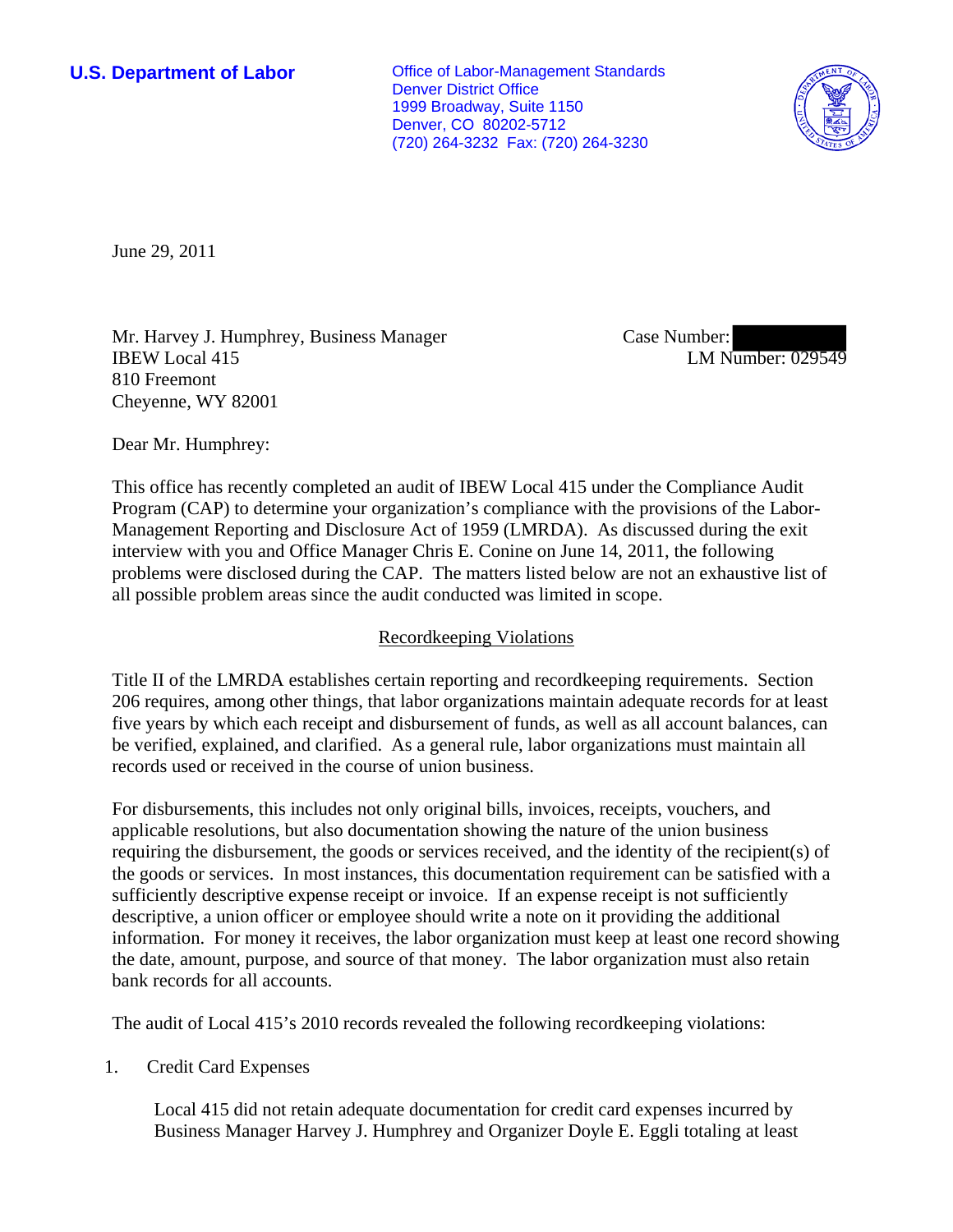\$7,135. For example, they failed to retain receipts for meals, fuel, lodging, hotels, parking, and Home Depot purchases.

As noted above, labor organizations must retain original receipts, bills, and vouchers for all disbursements. The president and treasurer (or corresponding principal officers) of your union, who are required to sign your union's LM report, are responsible for properly maintaining union records.

## 2. Meal Expenses

Local 415 did not require officers and employees to submit itemized receipts for meal expenses totaling approximately \$400. The union must maintain itemized receipts provided by restaurants to officers and employees. These itemized receipts are necessary to determine if such disbursements are for union business purposes and to sufficiently fulfill the recordkeeping requirement of LMRDA Section 206.

Local 415 records of meal expenses did not always include written explanations of union business conducted or the names and titles of the persons incurring the restaurant charges. For example, one of the officers purchased pizza but failed to explain the business conducted. Union records of meal expenses must include written explanations of the union business conducted and the full names and titles of all persons who incurred the restaurant charges. Also, the records retained must identify the names of the restaurants where the officers or employees incurred meal expenses.

## 3. Items Sold/Given Away

Item 15 of the LM-2 should have been answered, "Yes," because the union gave away prizes during its meetings and picnics. However, the local failed to keep any record showing the disposition of those prizes. The union must identify the type and value of any property received or given away in the additional information section of the LM report along with the identity of the recipients or donors of such property. The union does not have to itemize every recipient of such giveaways by name. The union can describe the recipients by broad categories if appropriate such as "members" or "new retirees." In addition, the union must report the cost, book values, and trade-in allowance for assets that it traded in.

4. Lack of Salary Authorization

Local 415 did not maintain records to verify that the salaries reported in Schedule 12 (Disbursements to Employees) of the LM-2 were the authorized amounts and therefore were correctly reported. The union must keep a record, such as meeting minutes, to show the current salary authorized by the entity or individual in the union with the authority to establish salaries.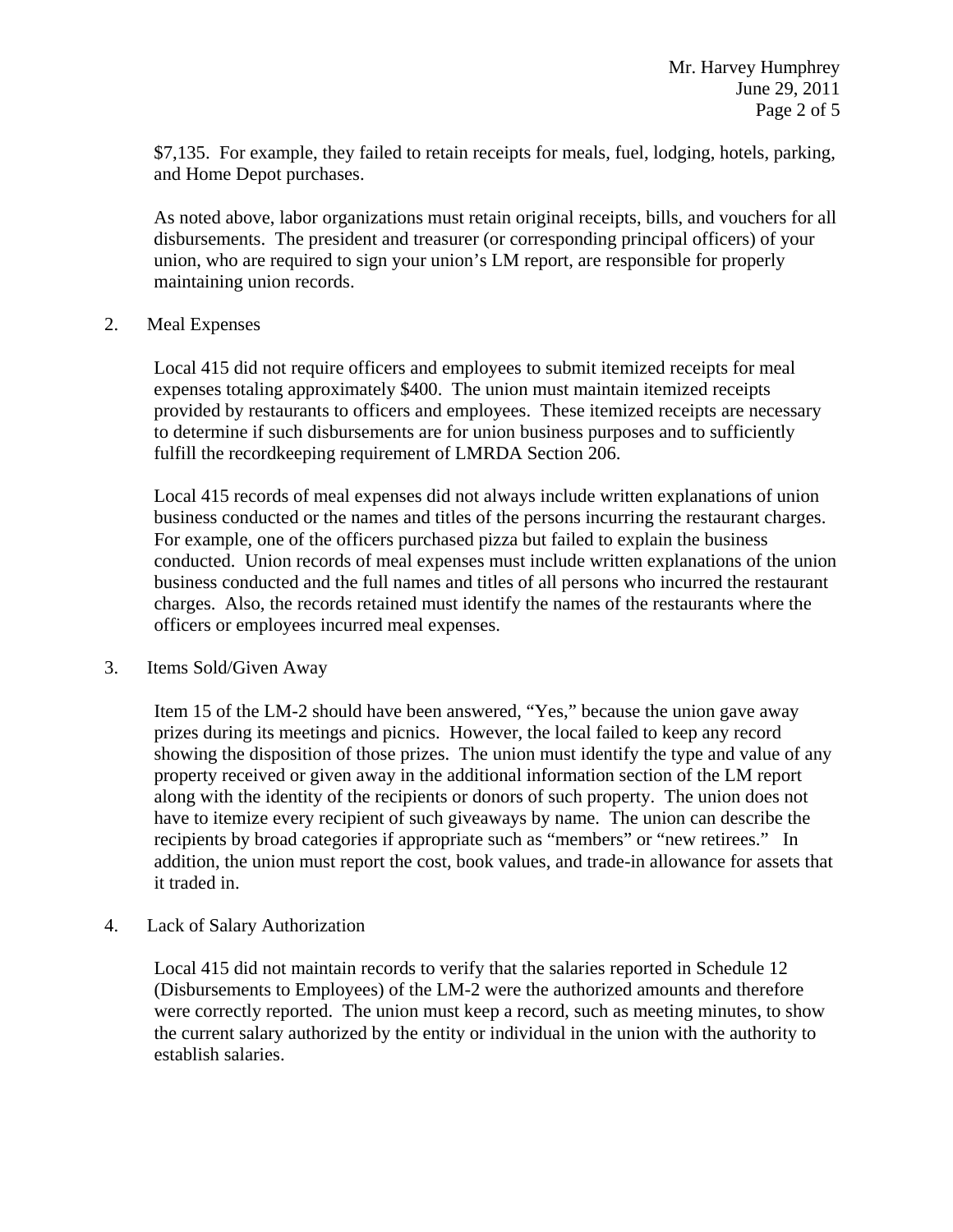5. Reimbursed Auto Expenses

Local 415's employees who received reimbursement for business use of their personal vehicles did not retain adequate documentation to support payments to them totaling at least \$720 during 2010. The union must maintain records, which identify the dates of travel, locations traveled to and from, and number of miles driven. The record must also show the business purpose of each use of a personal vehicle for business travel by an officer or employee who was reimbursed for mileage expenses.

During the exit interview, I provided a sample of an expense voucher Local 415 may use to satisfy this requirement. The sample identifies the type of information and documentation that the local must maintain for mileage and travel expenses.

6. Union Owned/Leased Vehicles

The union did not maintain records necessary to verify the accuracy of the information reported in Schedules 11 (All Officers and Disbursements to Officers) and 12 (Disbursements to Employees) of the LM-2.

Local 415 incurred expenses totaling at least \$1,822 for automobiles during 2010. However, Local 415 did not maintain records documenting business versus personal use of the union vehicles.

The LM-2 instructions include specific rules for the reporting of automobile expenses. The union must report operating and maintenance costs for each of its owned or leased vehicles in Schedules 11 and 12 of the LM-2, allocated to the officer or employee to whom each vehicle is assigned.

For each trip they take using a union owned or leased vehicle, officers and employees must maintain mileage logs that show the date, number of miles driven, whether the trip was business or personal, and, if business, the purpose of the trip.

7. Receipts and Disbursements Not Recorded

Local 415 failed to keep at least one record showing the date, amount, purpose, and source of the money for the receipts and disbursements from the local's "50-50 raffle" that took place during the 2009 picnic.

# Reporting Violations

The audit disclosed a violation of LMRDA Section 201(b), which requires labor organizations to file annual financial reports accurately disclosing their financial condition and operations. The Labor Organization Annual Report Form LM-2 filed by Local 415 for the fiscal year ended June 30, 2010, was deficient in that or deficient in the following area: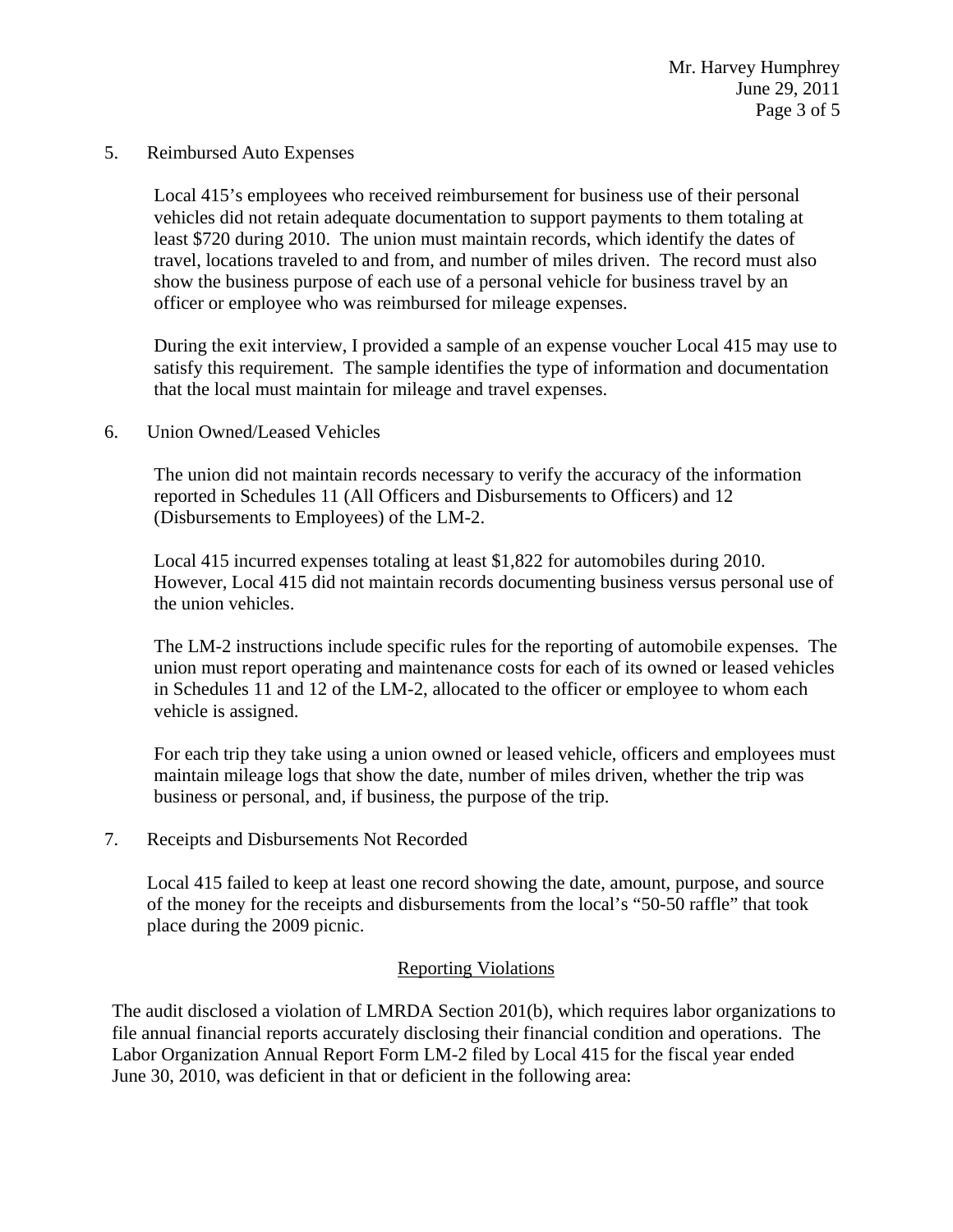1. Failure to Itemize Disbursements

Local 415 did not properly report several "major" transactions in Schedule 18. A "major" transaction includes any individual transaction of \$5,000 or more or total transactions to or from any single entity or individual that aggregate to \$5,000 or more during the reporting period and which the local cannot properly report elsewhere in Statement B. The audit found that Local 415 failed to itemize overhead payments of \$5,580 to Cheyenne Light, \$5,390 to Orbitcom, and \$18,000 to IBEW Building Corporation even though the payments were included in Item 53 (General Overhead) calculation.

2. Failure to File Bylaws

The audit disclosed a violation of LMRDA Section 201(a), which requires that a union submit a copy of its revised constitution and bylaws with its LM report when it makes changes to its constitution or bylaws. Local 415 amended its constitution and bylaws in 2010, but did not file a copy with its LM report for that year.

Local 415 has now filed a copy of its constitution and bylaws.

3. Failure to Report Receipts and Disbursements on the 2010 LM-2 Report

Local 415 did include on the 2010 LM-2 report the cash receipts and cash disbursements related to the local's "50-50 raffle" that took place at the 2009 picnic. Unions are required to report all sources of receipts and all types of disbursements on "Statement B" of the LM-2 report. The union told OLMS that half of the receipts were paid out to the winner of the raffle and that the other half was used to pay in cash for some of the picnic's expenses but that no records were kept.

# Other Issues

1. Financial Safeguards

As I discussed during the exit interview with you and Office Manager Conine, the audit revealed that Local 415 does not have proper financial safeguards in place because the same person that is in charge of keeping the local's accounting records also prepares checks, signs checks, collects dues, and reconciles the bank accounts. OLMS recommends that unions practice segregation of duties as a way of preventing financial fraud.

2. Cancelled Checks – cancelled checks are an essential part of the documentation that supports union disbursements. If your bank does not provide you with original cancelled checks, OLMS recommends that you find out if they are available on line, make copies of their images, and save them into some kind of electronic storage that can be easily access in the future.